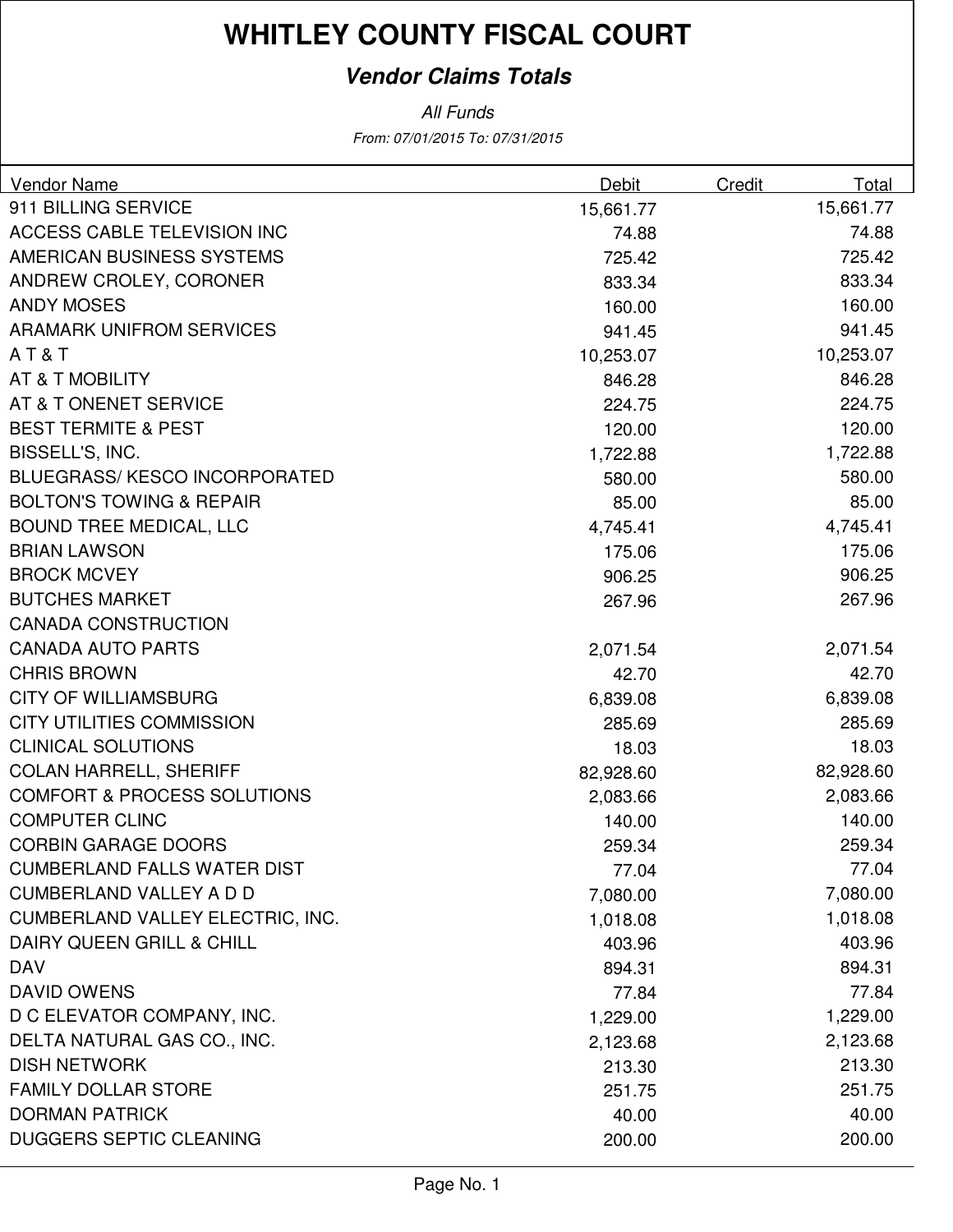#### **Vendor Claims Totals**

All Funds

From: 07/01/2015 To: 07/31/2015

| <b>Vendor Name</b>                     | Debit     | Credit | Total     |
|----------------------------------------|-----------|--------|-----------|
| <b>ELLIS SANITATION</b>                |           |        |           |
| ELLISON'S SANITARY SUPPLY CO., INC.    | 60.81     |        | 60.81     |
| EMCON HOME GUARD, INC.                 | 1,340.00  |        | 1,340.00  |
| <b>EMERGENCY MEDICAL PRODUCTS, INC</b> | 2,511.82  |        | 2,511.82  |
| <b>EMSAR CENTRAL</b>                   | 942.64    |        | 942.64    |
| ENVIRONMENTAL WASTE SYSTEMS, LLC       | 630.00    |        | 630.00    |
| <b>EVELYN McCULLAH</b>                 | 76.06     |        | 76.06     |
| <b>EZ COUNTRY</b>                      | 495.00    |        | 495.00    |
| <b>FACILITY DUDE</b>                   | 6,702.50  |        | 6,702.50  |
| <b>FAIRFIELD INN &amp; SUITES</b>      | 406.60    |        | 406.60    |
| <b>FLEETONE</b>                        | 8,420.78  |        | 8,420.78  |
| <b>FRIENDS OF YORK RITE</b>            | 500.00    |        | 500.00    |
| G & C SUPPLY CO. INC.                  | 2,102.50  |        | 2,102.50  |
| <b>G &amp; E DRIVE-IN</b>              | 215.00    |        | 215.00    |
| <b>GUARDIAN INSURANCE</b>              | 1,688.15  |        | 1,688.15  |
| E.J. HAAR                              | 296.10    |        | 296.10    |
| <b>HARDEE'S</b>                        | 363.57    |        | 363.57    |
| HARP ENTERPRISES, INC.                 | 18,506.43 |        | 18,506.43 |
| <b>HAZARD FIRE &amp; SAFETY CO LLC</b> | 760.00    |        | 760.00    |
| HINKLE CONTRACTING COMPANY LLC         | 8,847.17  |        | 8,847.17  |
| <b>HOLSTON GASES</b>                   | 2,709.59  |        | 2,709.59  |
| <b>HUDSON WELDING &amp; REPAIR</b>     | 250.00    |        | 250.00    |
| HUMANA HEALTH PLAN INC                 |           |        |           |
| <b>DHP HUMANA</b>                      | 612.43    |        | 612.43    |
| <b>HOMETOWN IGA #57</b>                | 481.64    |        | 481.64    |
| INNOVATIVE COMMUNICATIONS, INC         | 2,177.41  |        | 2,177.41  |
| <b>INTERACT 911</b>                    | 6,923.00  |        | 6,923.00  |
| JACK'S FORK CHURCH OF GOD              | 500.00    |        | 500.00    |
| <b>JAMES JONES EXCAVATING</b>          | 1,323.65  |        | 1,323.65  |
| <b>JIMMY BATES</b>                     | 284.92    |        | 284.92    |
| JOE HILL ELECTRICAL                    | 845.00    |        | 845.00    |
| JOHNNY WHEELS OF WILLIAMSBURG, INC     | 129.95    |        | 129.95    |
| <b>JOSH CRAWFORD</b>                   | 6,420.00  |        | 6,420.00  |
| K A C O ALL LINES FUND                 | 261.00    |        | 261.00    |
| <b>KACO LEASING TRUST</b>              | 1,632.08  |        | 1,632.08  |
| KAY SCHWARTZ, COUNTY CLERK             | 30.00     |        | 30.00     |
| <b>KELLWELL FOOD MANAGEMENT</b>        | 23,015.56 |        | 23,015.56 |
| KU                                     | 15,202.10 |        | 15,202.10 |
| KNOX COUNTY UTILITIES COMMISSION       | 399.78    |        | 399.78    |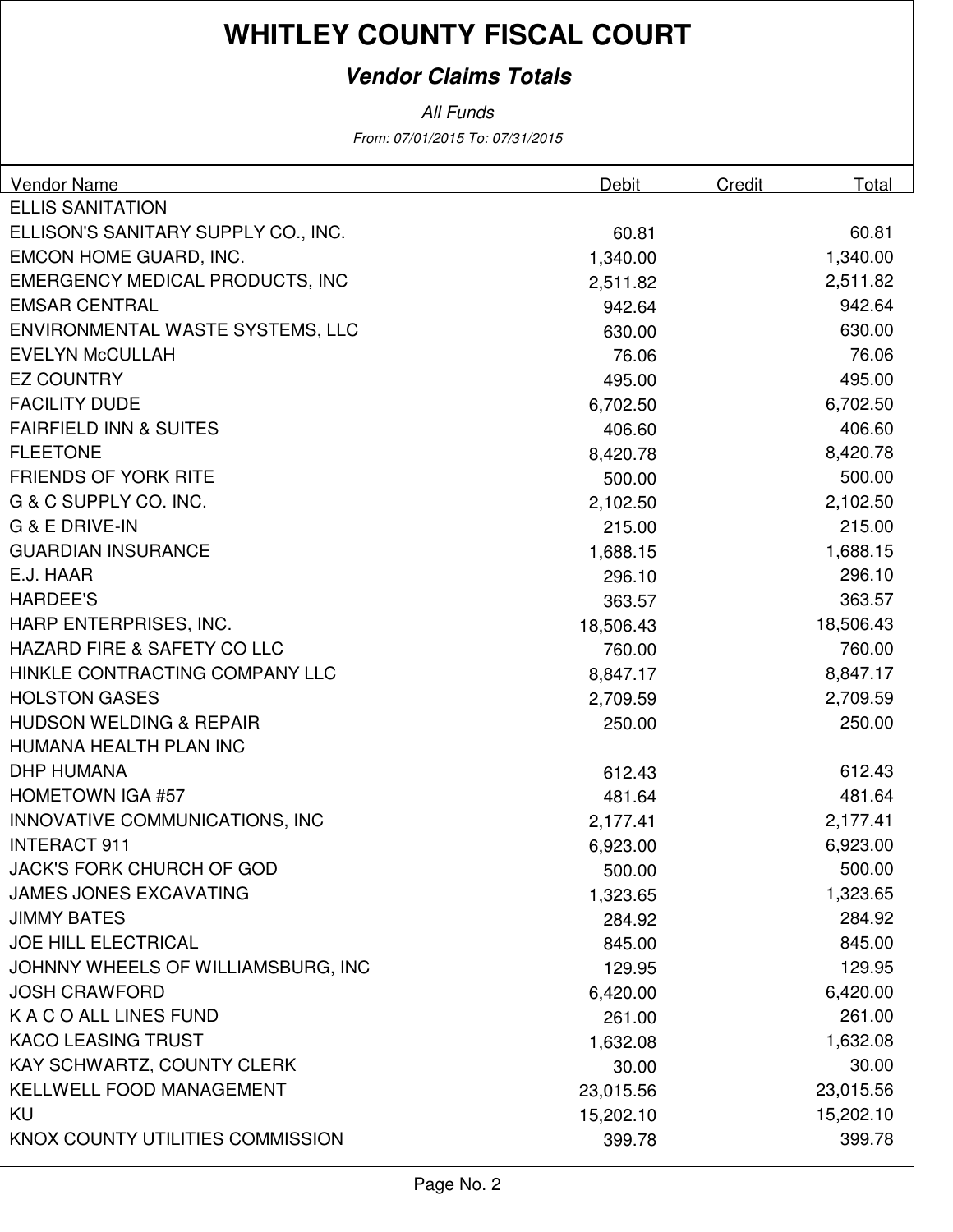#### **Vendor Claims Totals**

From: 07/01/2015 To: 07/31/2015 All Funds

| <b>Vendor Name</b>                  | <b>Debit</b> | Credit | Total     |
|-------------------------------------|--------------|--------|-----------|
| <b>KOLA</b>                         | 400.00       |        | 400.00    |
| KY ASSOCIATION OF COUNTIES          | 1,100.00     |        | 1,100.00  |
| <b>KY SPRING WATER</b>              | 272.80       |        | 272.80    |
| <b>LAUREL TERMITE CONTROL</b>       | 2,760.00     |        | 2,760.00  |
| LIDA J. POWERS                      | 656.58       |        | 656.58    |
| <b>LONDON RADIO SERVICE</b>         | 1,441.00     |        | 1,441.00  |
| <b>LON "CHUCK" HEAD</b>             | 174.02       |        | 174.02    |
| <b>LONNIE FOLEY</b>                 | 80.00        |        | 80.00     |
| <b>LYKINS OIL COMPANY</b>           | 10,131.04    |        | 10,131.04 |
| <b>MARK MOTORS</b>                  | 8,500.00     |        | 8,500.00  |
| <b>MATT LEACH</b>                   | 10.00        |        | 10.00     |
| <b>MOORE MEDICAL</b>                | 1,392.22     |        | 1,392.22  |
| <b>NEWS JOURNAL</b>                 | 1,627.78     |        | 1,627.78  |
| NI GOVERNMENT SERVICES, INC.        | 78.93        |        | 78.93     |
| <b>NORVEX SUPPLY</b>                | 4,876.85     |        | 4,876.85  |
| <b>OWENS AUTO PARTS</b>             | 854.91       |        | 854.91    |
| PARSLEY GENERAL TIRE INC.           | 399.95       |        | 399.95    |
| PLEASANT VIEW VFD                   | 500.00       |        | 500.00    |
| POFF CARTING SERVICE                | 6,360.12     |        | 6,360.12  |
| PREFERRED LAB SERVICE               | 900.00       |        | 900.00    |
| PROFFESSIONAL VEHICLE CORP          | 468.25       |        | 468.25    |
| <b>QUALITY CARE AUTO SERVICE</b>    | 7,277.26     |        | 7,277.26  |
| <b>QUILL CORPORATION</b>            | 653.37       |        | 653.37    |
| <b>RADIO SHACK</b>                  | 124.90       |        | 124.90    |
| <b>REPUBLIC BANK &amp; TRUST CO</b> | 34,952.90    |        | 34,952.90 |
| ROCKHOLD V.F.D.                     | 500.00       |        | 500.00    |
| <b>RON BOWLING</b>                  | 520.00       |        | 520.00    |
| <b>SANDRA HOKE</b>                  | 136.66       |        | 136.66    |
| <b>SKY EMERGENCY EQUIPMENT</b>      | 319.00       |        | 319.00    |
| SOUTHEASTERN EMERGENCY EQUIP.       | 1,874.34     |        | 1,874.34  |
| SOUTHEASTERN KY MAINTENANCE         | 180.00       |        | 180.00    |
| SOUTHERN HEALTH PARTNERS            | 21,112.84    |        | 21,112.84 |
| <b>SUPERIOR PROTECTION</b>          | 848.98       |        | 848.98    |
| <b>SWACK</b>                        | 50.00        |        | 50.00     |
| <b>TEKS WORK</b>                    | 100.00       |        | 100.00    |
| <b>TIME WARNER CABLE</b>            | 434.15       |        | 434.15    |
| T & L STEEL, INC.                   | 108.50       |        | 108.50    |
| <b>TOMMY STEPHENS</b>               | 150.00       |        | 150.00    |
| 2 GETON NET, INC.                   | 399.95       |        | 399.95    |